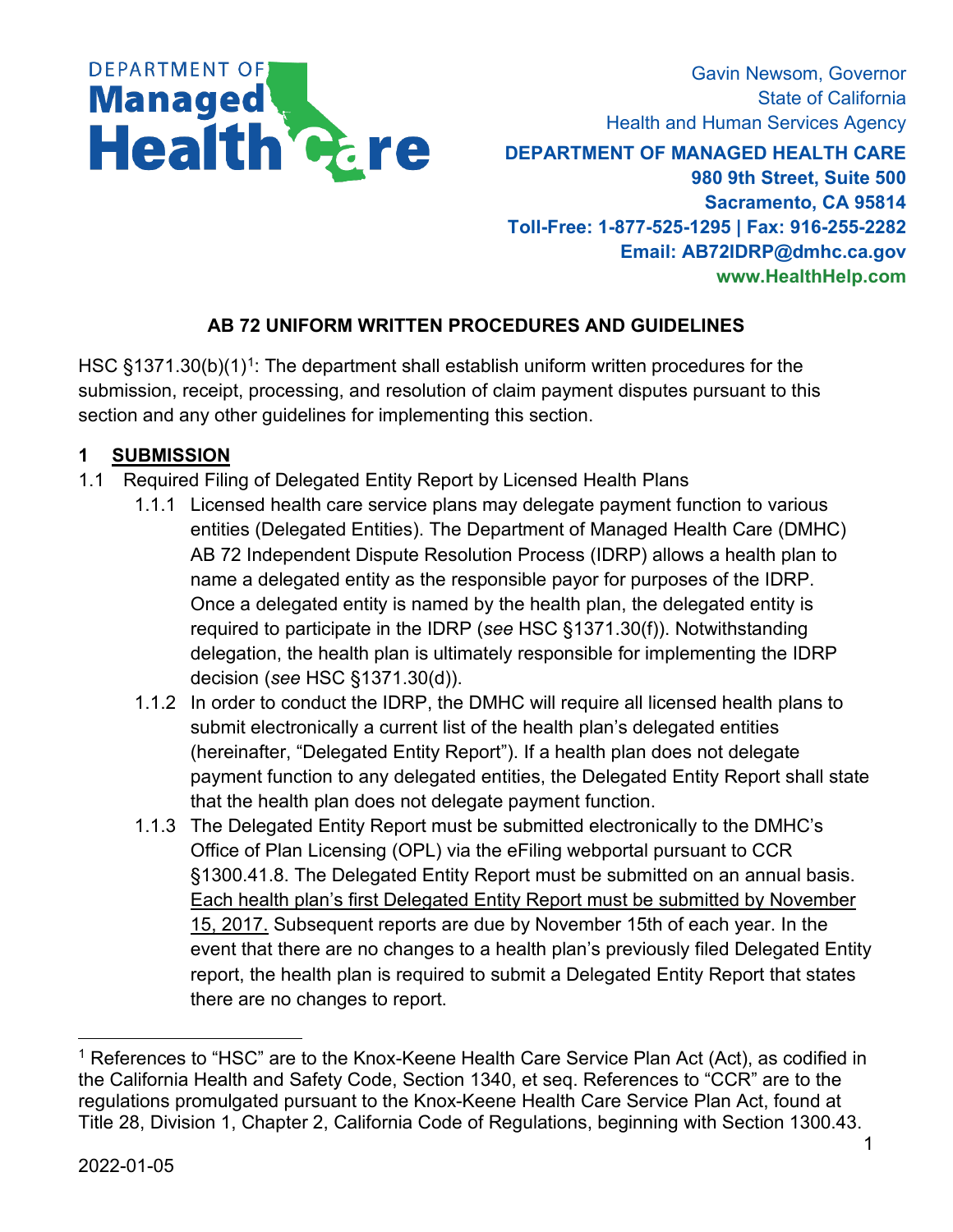- 1.1.4 At a minimum, the Delegated Entity Report must contain:
	- The name and title of the individual(s), including at least one (1) alternate contact, at the health plan responsible for receiving and responding to communications from the DMHC for purposes of the IDRP, including the individual's e-mail address and direct telephone number, with extension, if applicable.
	- The name of each delegated entity.
	- Accurate and current contact information for each delegated entity, including mailing address and telephone number.
	- The name and title of the individual(s), including at least one (1) alternate contact, at the delegated entity responsible for receiving and responding to communications from the DMHC for purposes of the IDRP, including the individual's e-mail address and direct telephone number, with extension, if applicable.
- 1.2 Registration
	- 1.2.1 All prospective parties to IDRP must register with the online IDRP portal in order to submit an IDRP Application or respond to an IDRP Application. Each provider and payor must create an Administrator account that will be responsible for approving the registrations of each user sub-account. Providers will be required to input a National Provider Identifier (NPI) number upon registration.
	- 1.2.2 The prospective parties to IDRP include health plans, delegated entities, and noncontracting individual health professionals. Physician groups, independent practice associations, or other entities authorized to act on behalf of a noncontracting individual health professional may also initiate and participate in the IDRP.
- 1.3 IDRP Application
	- 1.3.1 An Initiating Party must complete an IDRP Application online using the DMHC's external IDRP portal. The IDRP Application form is entirely web-based. IDRP Applications will not be accepted outside of the IDRP portal and there is no parallel paper process for the IDRP. The Application includes required data fields related to claims processing and billing. The information needed to complete these data fields should be readily available to the Initiating Party on the claim form(s), Explanation(s) of Benefits (EOBs), and Provider Dispute Resolution (PDR) determination letter(s) for the claim(s) that are in dispute.
- 1.4 Required Supporting Documents:
	- 1.4.1 The following documents must be included with an IDRP Application in order for it to be processed by the DMHC:
		- Claim Form(s)
		- Provider Dispute Resolution (PDR) Determination Letter(s)
			- o Note: If a provider attempted PDR, but did not receive an acknowledgment letter or determination letter from the payor and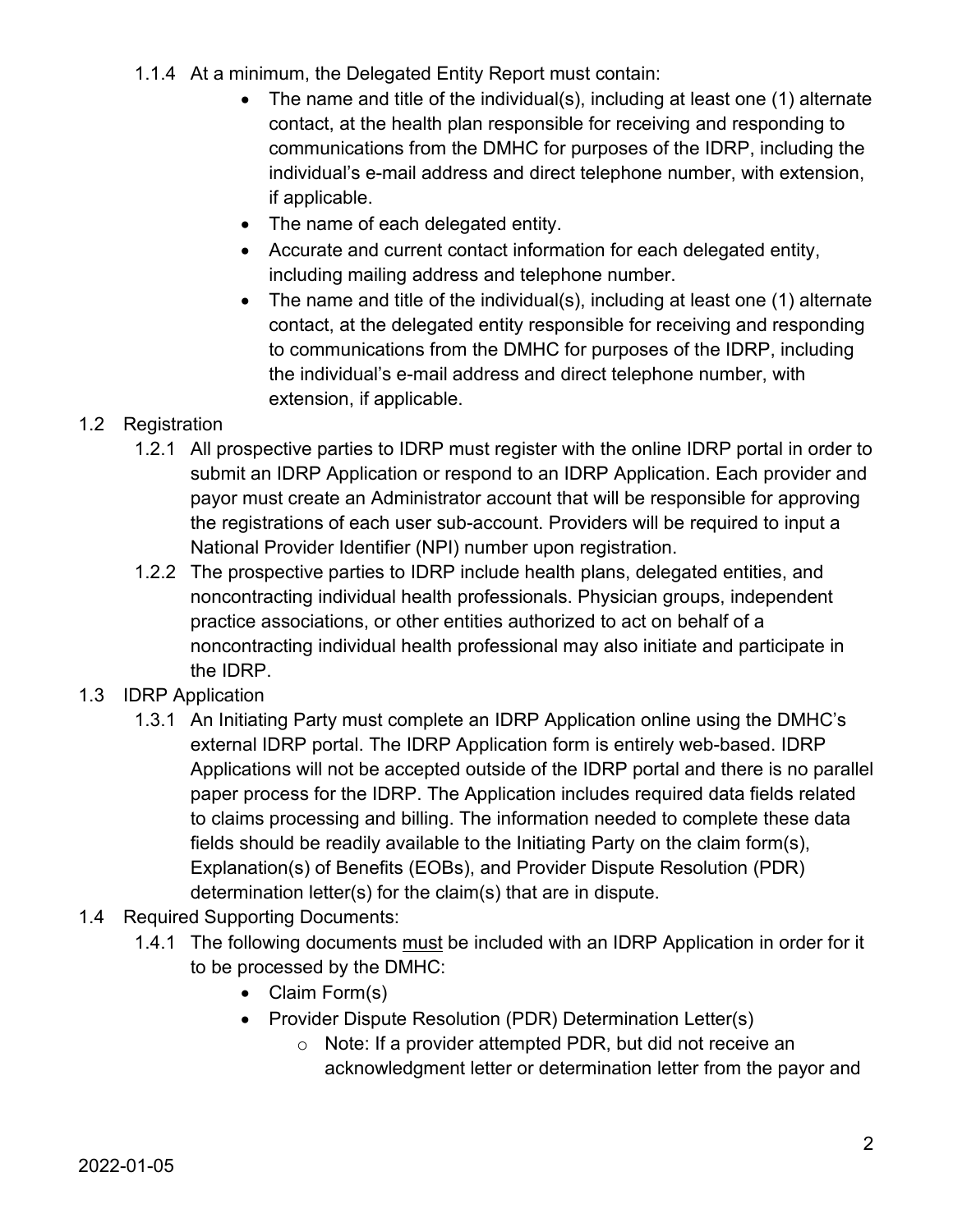at least 45 business days have passed since the date of receipt<sup>[2](#page-2-0)</sup> of the provider dispute, the provider may submit dated proof of the PDR attempt in lieu of a PDR determination letter. In accordance with CCR §1300.71.38(d)(2), the 45 business day period shall be extended in situations where a provider dispute is returned and must be amended.

- Explanation(s) of Benefits or Remittance Advice
- 1.5 Narrative Summary Justification
	- 1.5.1 In addition to the required supporting documents, a complete IDRP Application should include a narrative summary justification that addresses all information relevant to the Initiating Party's suggested appropriate reimbursement amount for the claim(s) at issue, including, but not limited to, the factors set forth in CCR §1300.71(a)(3)(B)(i)-(vi). These factors are listed here:
		- i. the provider's training, qualifications, and length of time in practice;
		- ii. the nature of the services provided;
		- iii. the fees usually charged by the provider;
		- iv. prevailing provider rates charged in the general geographic area in which the services were rendered;
		- v. other aspects of the economics of the medical provider's practice that are relevant; and
		- vi. any unusual circumstances in the case.
	- 1.5.2 Although not required, this narrative summary justification is very important. It is the Initiating Party's chance to make its case and show that its suggested reimbursement amount is appropriate. The narrative summary justification should be well-organized and should cite or reference supporting documentation and evidence where applicable. All cited or referenced materials should be uploaded with the IDRP Application.
	- 1.5.3 The DMHC will not impose a page-limit on the narrative summary justification.
- 1.6 Other Relevant Supporting Documents or Information
	- 1.6.1 The Initiating Party may also submit any other documents or information, including information regarding network adequacy and the capacity of the plan's network to provide access to the services subject to IDRP, that it believes to be relevant to the suggested appropriate reimbursement amount for the claim(s) at issue and that it would like the independent review organization to consider when making an IDRP decision.<sup>[3](#page-2-1)</sup> It is the Initiating Party's responsibility to explain the relevance of all submitted documentation in its narrative summary justification.
	- 1.6.2 The independent organization conducting the IDRP will consider solely the information and documents timely submitted to the DMHC by the parties to the dispute when rendering a decision. Therefore, it is the IDRP participant's

<span id="page-2-0"></span><sup>2</sup> "Date of receipt" is defined at CCR §1300.71.38(a)(3).

<span id="page-2-1"></span> $3$  For information regarding the confidentiality of the IDRP Application and documents uploaded to the IDRP portal, please refer to Section 1.9.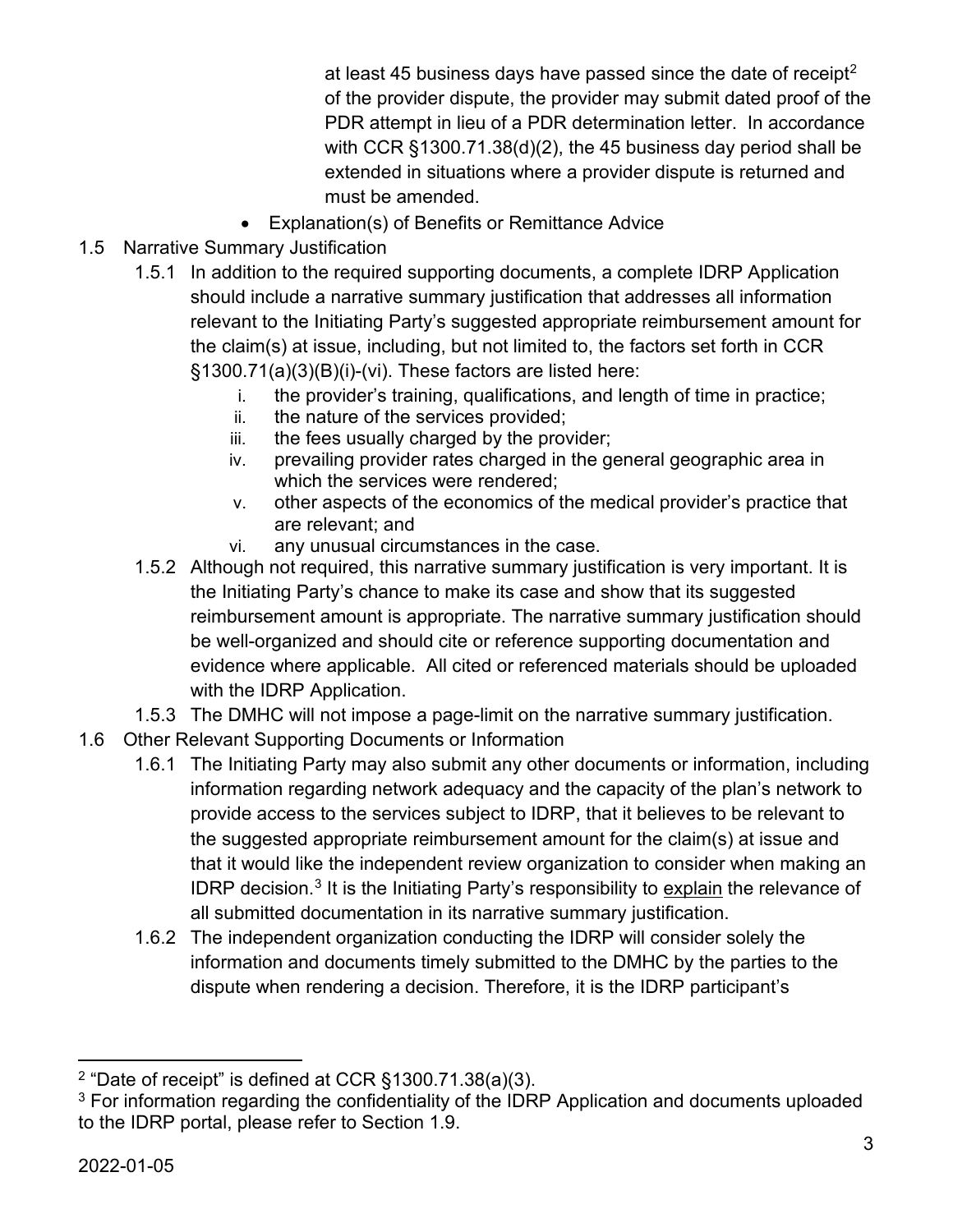responsibility to include all documents and information relevant to the appropriate reimbursement amount with the IDRP Application.

- 1.6.3 The DMHC will not impose a page limit on the supporting documents submitted with the IDRP Application.
- 1.7 General Guidelines
	- 1.7.1 All claims in an IDRP Application must be for services rendered on or after July 1, 2017.
	- 1.7.2 All claims in an IDRP Application must be for non-emergency services. If there is an unresolved dispute as to whether the health care services at issue are nonemergent, the claim(s) do not qualify for the IDRP.
	- 1.7.3 All claims in an IDRP Application must be for covered services provided at a contracting health facility, or provided as a result of covered services at a contracting health facility, by a noncontracting individual health professional.
	- 1.7.4 Prior to submitting an IDRP Application, the PDR process must be completed with either the health plan or the applicable delegated entity (*see* HSC §1371.30(a)(2)). An Initiating Party is not required to complete PDR with both the health plan and the delegated entity if each entity maintains a separate PDR process. Required proof of completed PDR is a final PDR determination letter.
		- Note: If a provider attempted PDR, but did not receive an acknowledgment letter or determination letter from the payor and at least 45 business days have passed since the PDR attempt, the provider may submit dated proof of the PDR attempt in lieu of a PDR determination letter. In accordance with CCR §1300.71.38(d)(2), the 45 business day period shall be extended in situations where a provider dispute is returned and must be amended.
	- 1.7.5 Claims are eligible for the IDRP for 365-days from the final PDR date of determination.[4](#page-3-0) If the provider attempted PDR, but the payor was non-responsive, the 365-day limit will run after 45 business days have passed since the date of receipt of the provider dispute.<sup>[5](#page-3-1)</sup> In the event that a claim is submitted to the IDRP, but disqualified due to a curable defect in the IDRP Application, the time during which the initial IDRP Application was pending with the DMHC is not included in the 365-day limit.
	- 1.7.6 A dentist, licensed pursuant to the Dental Practice Act (Chapter 4 (commencing with Section 1600) of Division 2 of the Business and Professions Code) is not a "noncontracting individual health professional" for purposes of the IDRP and cannot participate in the IDRP.
	- 1.7.7 Medi-Cal managed health care service plans or any other entity that enters into a contract with the State Department of Health Care Services pursuant to Chapter 7 (commencing with Section 14000), Chapter 8 (commencing with Section 14200), and Chapter 8.75 (commencing with Section 14591) of Part 3 of Division 9 of the

<span id="page-3-0"></span><sup>4</sup> "Date of Determination" is defined at CCR §1300.71.38(a)(4).

<span id="page-3-1"></span> $5$  "Date of receipt" is defined at CCR  $\S$ 1300.71.38(a)(3).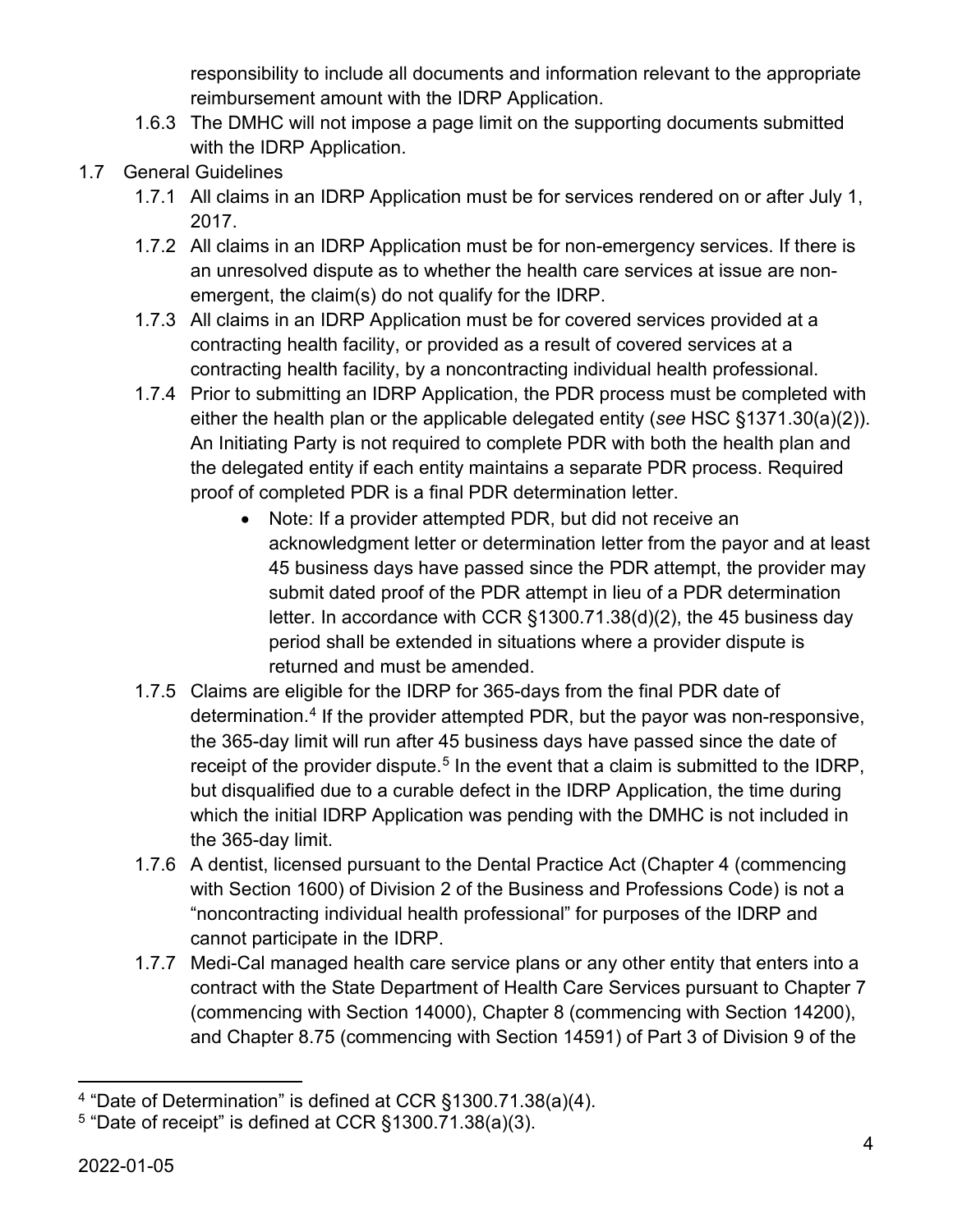Welfare and Institutions Code are excluded from the IDRP and cannot participate in the IDRP.

- 1.8 Bundled Claims
	- 1.8.1 An Initiating Party may "bundle" up to 50 claims in a single IDRP Application if the claims meet the following conditions (*see* HSC §1371.30(b)(3)):
		- all claims must be for services provided by the same individual health professional;
		- all claims must have the same payor (health plan or delegated entity);
		- all claims must be for the same or similar services
	- 1.8.2 A single claim within a bundle must contain Current Procedural Terminology (CPT) codes or Healthcare Common Procedure Coding System (HCPCS) codes.
	- 1.8.3 Required supporting documents (as described in Section 1.4) must be submitted for each claim within a bundle (e.g., PDR must be complete for each individual claim).
	- 1.8.4 IDRP Applications that include improperly bundled claims will be rejected and closed. The DMHC will electronically send the Initiating Party a closing letter explaining why the IDRP Application was rejected through the IDRP portal. If the Initiating Party chooses to proceed with all or some of the claim(s), it must submit a new IDRP Application.
	- 1.8.5 An IDRP Application is assigned a case ID# and each bundled claim receives a sub-ID # (*e.g.*, ID-1700001, ID-1700001-1). The IDRP Application requires documents and other information for bundled claims to be inputted at both the case level and the claim level. The IDRP portal includes functionality to identify which documents are relevant to specific claim(s) within a bundle. All documents uploaded within the IDRP portal should be identified by claim where possible. Documents uploaded to the IDRP portal will be sent to the independent organization without reformatting or other changes.
	- 1.8.6 An IDRP Application with bundled claims will be allowed only a single narrative summary justification document. However, the parties to the IDRP are free to organize the narrative by claim, if applicable.
	- 1.8.7 Any bundles exceeding 50 claims must be submitted in separate IDRP Applications. For example, 100 similar claims meeting the conditions in HSC §1371.30(b)(3) must be submitted in at least two (2) separate IDRP Applications that contain up to 50 bundled claims.
- 1.9 Confidentiality of IDRP Application and Document Classifications
	- 1.9.1 IDRP Application information identifying the claim(s) at issue will be shared with the applicable Opposing Party for purposes of determining (i) whether the DMHC has jurisdiction over the claim(s), and, if relevant, (ii) whether the Health Plan will be participating in the IDRP or delegating participation to a delegated entity. The information that will be shared for these purposes includes, for each claim, the:
		- Subscriber name
		- Patient name
		- Patient ID#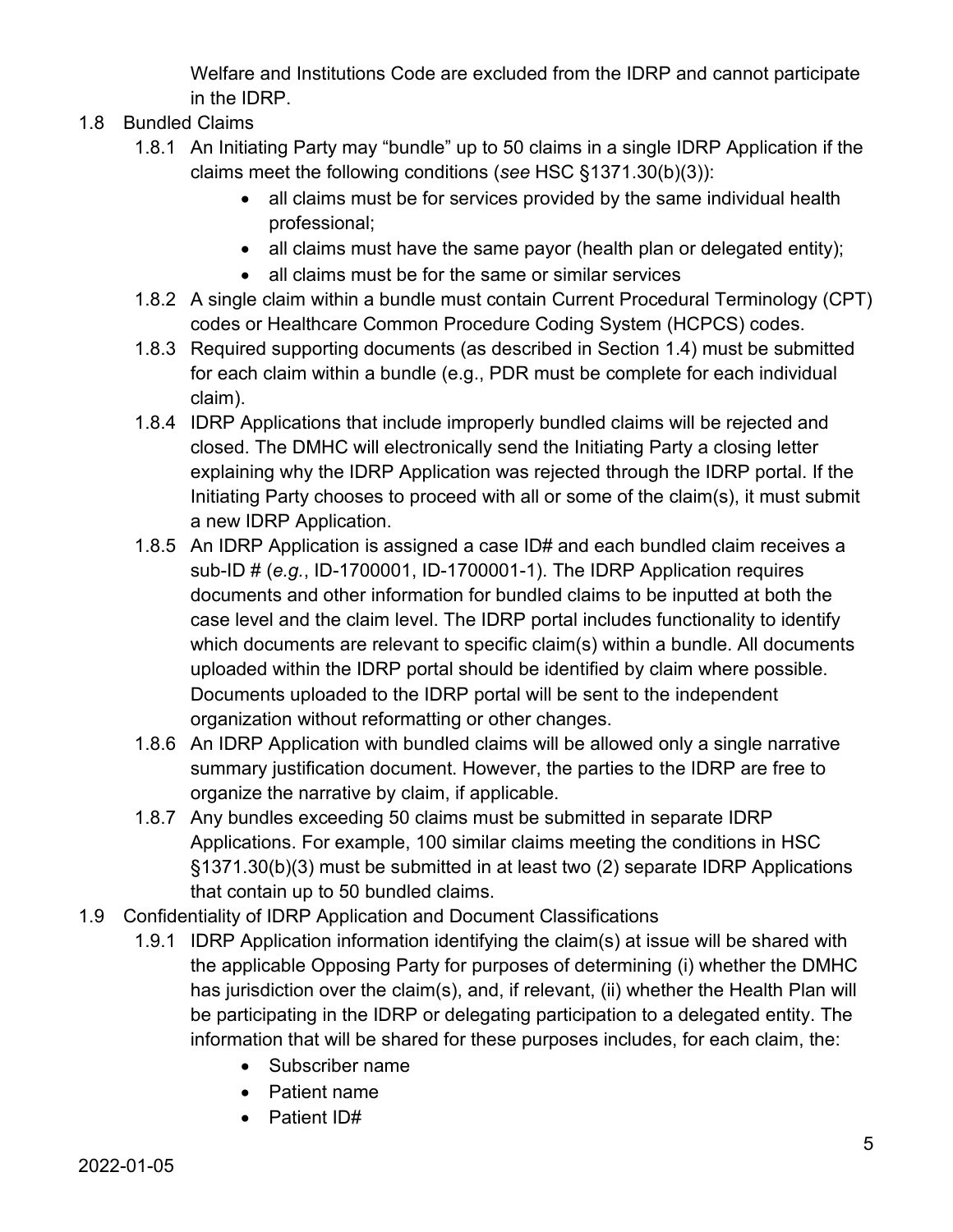- Patient date of birth (DOB)
- Dates of Service (DOS)
- Provider name
- Facility name<sup>[6](#page-5-0)</sup>
- Claim Number
- 1.9.2 Following identification of the Opposing Party participating in the IDRP, and subject to the Document Classification conditions in Section 1.9.3, the Initiating Party's complete IDRP Application will be viewable by both parties and the independent organization reviewing the dispute.
- 1.9.3 The IDRP portal requires users to select a Document Classification any time a document is uploaded to the IDRP portal. The Document Classifications and their visibility rules are as follows:
	- "Confidential" Document: When a user uploads a document to the IDRP portal and selects the "Confidential" Document classification, the document will be visible to the user, the DMHC, and the independent organization reviewing the dispute. For example, if an Initiating Party uploads a document and selects the "Confidential" Document classification, the Opposing Party will not have the ability to view the document in the IDRP portal at any time.
	- "Non-Confidential" Document: When a user uploads a document to the IDRP portal and selects the "Non-Confidential" Document classification, the document will be visible to both parties to the IDRP, the DMHC, and the independent organization reviewing the dispute.
- 1.9.4 It is each IDRP participant's responsibility to review the Document Classification visibility rules in Section 1.9.3 and to make any necessary redactions prior to uploading a document to the IDRP portal. For example, protected health information for patient claims that are not the subject of the IDRP must be redacted from documents prior to upload.

# **2 RECEIPT**

- 2.1 Intake IDRP Application Review
	- 2.1.1 After an Initiating Party submits the IDRP Application, a dated Acknowledgment of IDRP Application Submission will be electronically forwarded to the Initiating Party using the e-mail address listed in the registration process.
	- 2.1.2 DMHC Intake Staff will do an initial review of the complete IDRP Application to confirm that the Initiating Party has identified the applicable health plan for all claim(s) contained in the IDRP Application.
	- 2.1.3 Once an Initiating Party has submitted an IDRP Application, an Opposing Party (either the noncontracting individual health professional or the health

<span id="page-5-0"></span> $6$  For purposes of DMHC IDRP, "facility" means (i) the contracting health facility where the service(s) at issue were provided, or (ii) the contracting health facility where the provision of covered services resulted in the service(s) at issue.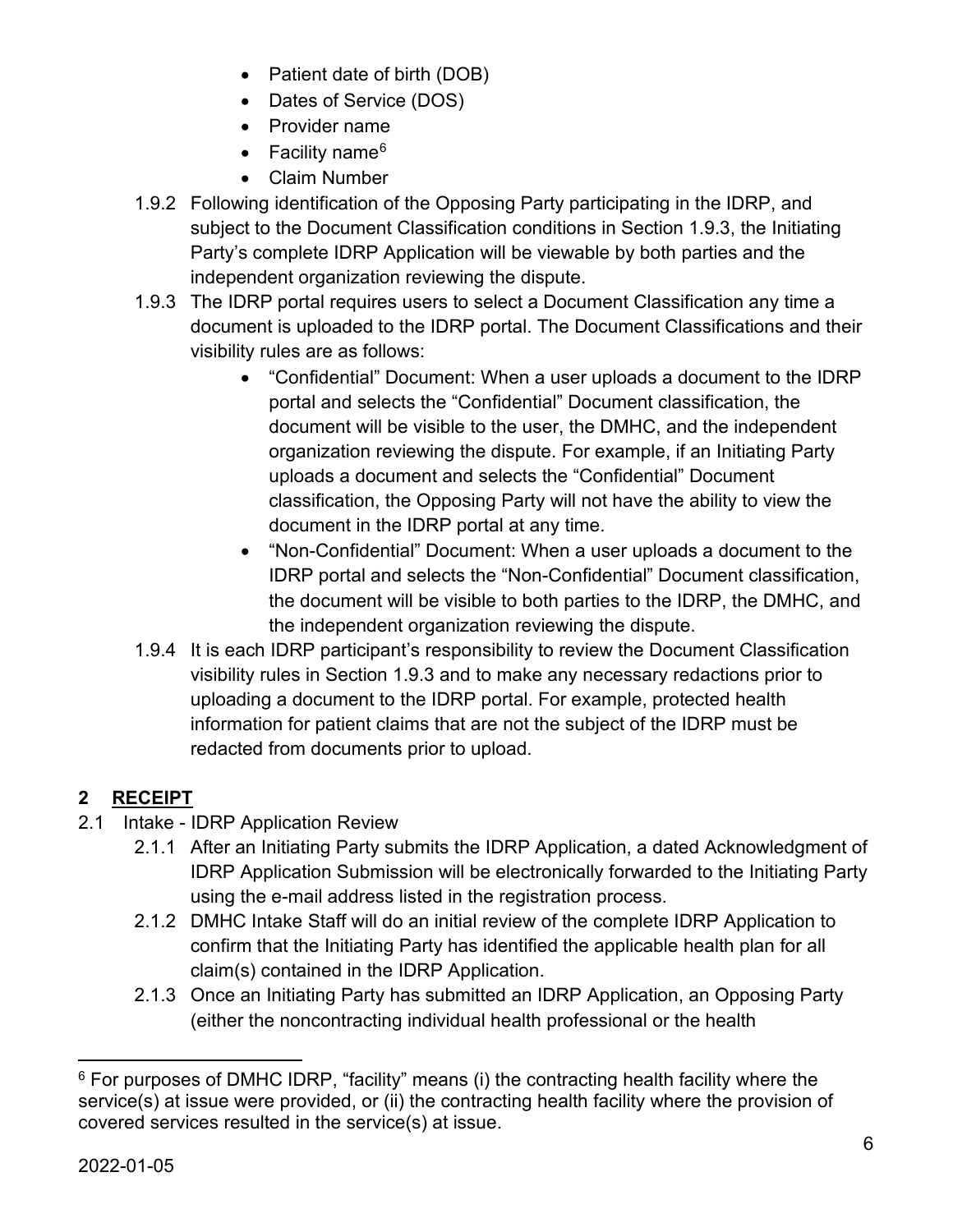plan/delegated entity) is required to participate in the IDRP by law (*see* HSC §1371.30(a)(3)).

- 2.2 Request for Opposing Party Response I (ROPR I)
	- 2.2.1 If the Initiating Party is a noncontracting individual health professional, the DMHC will send a ROPR I communication to the health plan through the IDRP portal. The ROPR I is entirely web-based. ROPR I responses will not be accepted outside of the IDRP portal and there is no parallel paper process for the ROPR I. The ROPR I requires the health plan to confirm or deny DMHC jurisdiction over the claim(s) at issue. If the health plan confirms DMHC jurisdiction, it must also indicate whether it is the responsible payor for purposes of participating in the IDRP or if it has delegated payment function to a delegated entity that will be participating in the IDRP. Even if the health plan names a delegated entity in its response to ROPR I, the health plan is ultimately responsible for implementing the IDRP decision (*see* HSC §1371.30(d)).
	- 2.2.2 The ROPR I communication contains the following data fields collected from the IDRP Application that will allow the health plan to identify the claim(s) and accurately respond:
		- Subscriber name
		- Patient name
		- Patient ID#
		- Patient date of birth (DOB)
		- Dates of Service (DOS)
		- Provider name
		- Facility name<sup>[7](#page-6-0)</sup>
		- Claim Number
	- 2.2.3 If the health plan indicates that it is not the responsible payor for purposes of participating in the IDRP, the health plan will not have access to the IDRP Application or any documents uploaded as part of the IDRP Application going forward. However, the health plan will have access to selected case status information in order to monitor whether the delegated entity has fulfilled its obligation to participate in the IDRP.
	- 2.2.4 If the health plan names a delegated entity as the responsible payor for purposes of the IDRP, the health plan will be required to select the delegated entity from a list of pre-registered entities, or provide accurate and current contact information for the delegated entity if the name does not appear on the list of pre-registered entities. If a named delegated entity is not registered in the IDRP portal at the time it is identified as the responsible payor, it is the health plan's responsibility to contact the delegated entity within two (2) business days to ensure it registers in the IDRP portal.

<span id="page-6-0"></span> $7$  For purposes of DMHC IDRP, "facility" means (i) the contracting health facility where the service(s) at issue were provided, or (ii) the contracting health facility where the provision of covered services resulted in the service(s) at issue.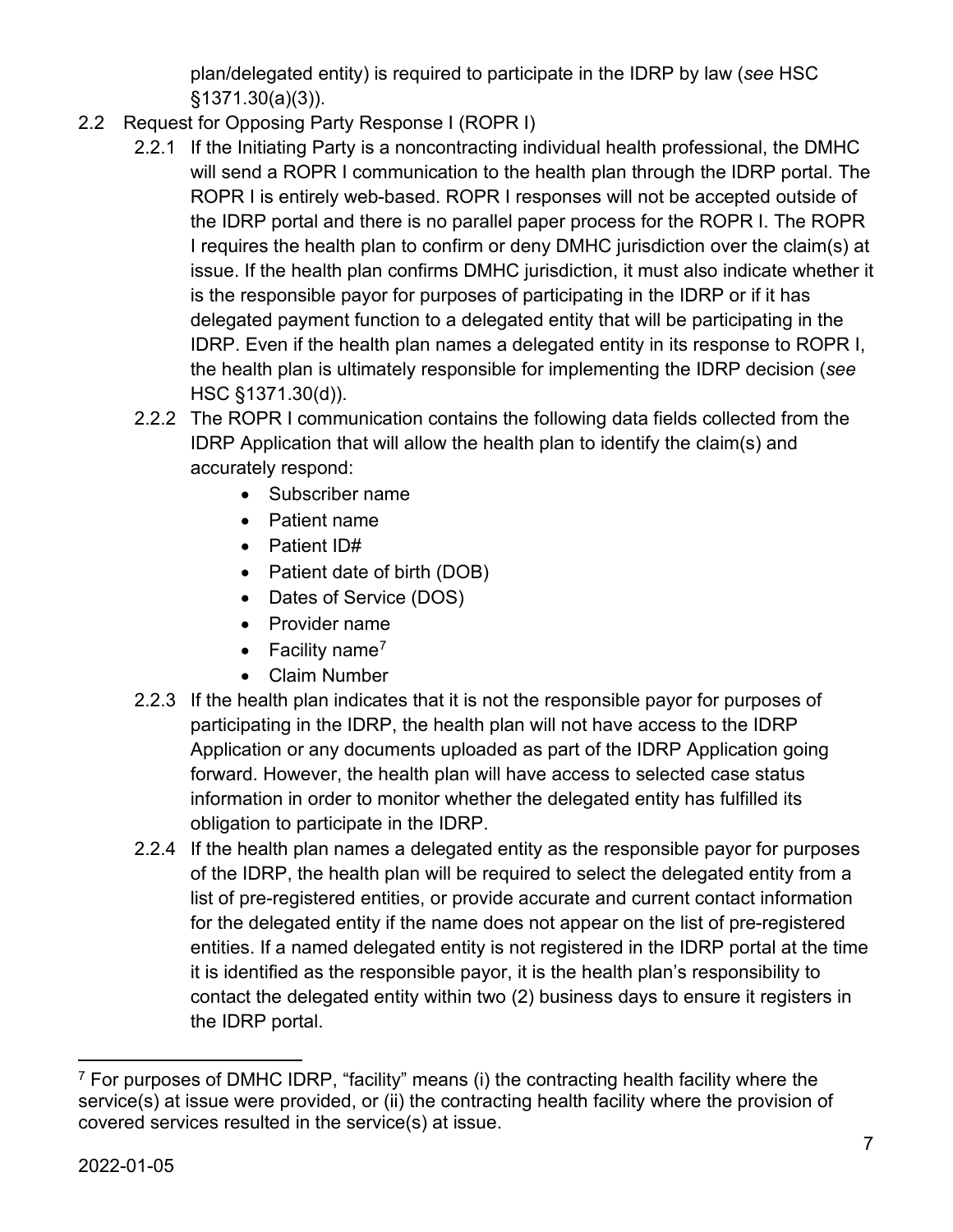- 2.2.5 If the health plan names a delegated entity as the responsible payor for purposes of the IDRP, then the delegated entity is required to participate in the IDRP (*see* HSC §1371.30(f)).
- 2.3 Closing Non-Jurisdictional Claims
	- 2.3.1 If the health plan indicates in its ROPR I response that the claim(s) at issue are not within the DMHC's jurisdiction, the DMHC will close the IDRP Application using the "Non-Jurisdictional" close reason and will electronically issue a closing letter to the parties.
	- 2.3.2 If the health plan states that the DMHC does not have jurisdiction, it should specify in its ROPR I response the specific regulatory body that does have jurisdiction over the claim(s) at issue (*i.e.* California Department of Insurance, etc.), DMHC Intake Staff will include this information in the closing letter.
- 2.4 Request for Opposing Party Response II (ROPR II)
	- 2.4.1 After the DMHC receives a ROPR I response and confirms jurisdiction and the contact information for the Opposing Party, the DMHC will electronically send a ROPR II notification to the Opposing Party through the IDRP portal.
	- 2.4.2 The ROPR II is the Opposing Party's opportunity to fully respond to the Initiating Party's IDRP Application. When the Opposing Party receives the ROPR II, the Opposing Party will have access to the IDRP Application, including every document uploaded by the Initiating Party as part of the IDRP Application. This includes the Initiating Party's narrative summary justification document. It is the DMHC's expectation that an Opposing Party will address any inaccurate information contained in the IDRP Application and/or any arguments raised in the narrative summary justification.
	- 2.4.3 The Opposing Party must complete the ROPR II online, through the IDRP portal. The ROPR II is entirely web-based. ROPR II responses, including communications or documentation of any kind, will not be accepted outside of the portal and there is no parallel paper process for providing a ROPR II response. The ROPR II includes data fields related to claims processing and claims payment. The information needed to complete these data fields should be readily available to the Opposing Party within the documents associated with the previously completed PDR process.
	- 2.4.4 It is the Opposing Party's responsibility to submit a copy of the enrollee's Evidence of Coverage (EOC) and any other information and/or documents it believes to be relevant to the appropriate reimbursement amount for the claim(s) at issue as part of the ROPR II response.
	- 2.4.5 In addition to the information and/or documents described in Section 2.4.4, a complete ROPR II response should include the Opposing Party's narrative summary justification that addresses all information relevant to its suggested appropriate reimbursement amount for the claim(s) at issue. The narrative summary justification should address any evidence offered by the Initiating Party concerning the factors set forth in CCR §1300.71(a)(3)(B)(i)-(vi), listed here:
		- i. the provider's training, qualifications, and length of time in practice;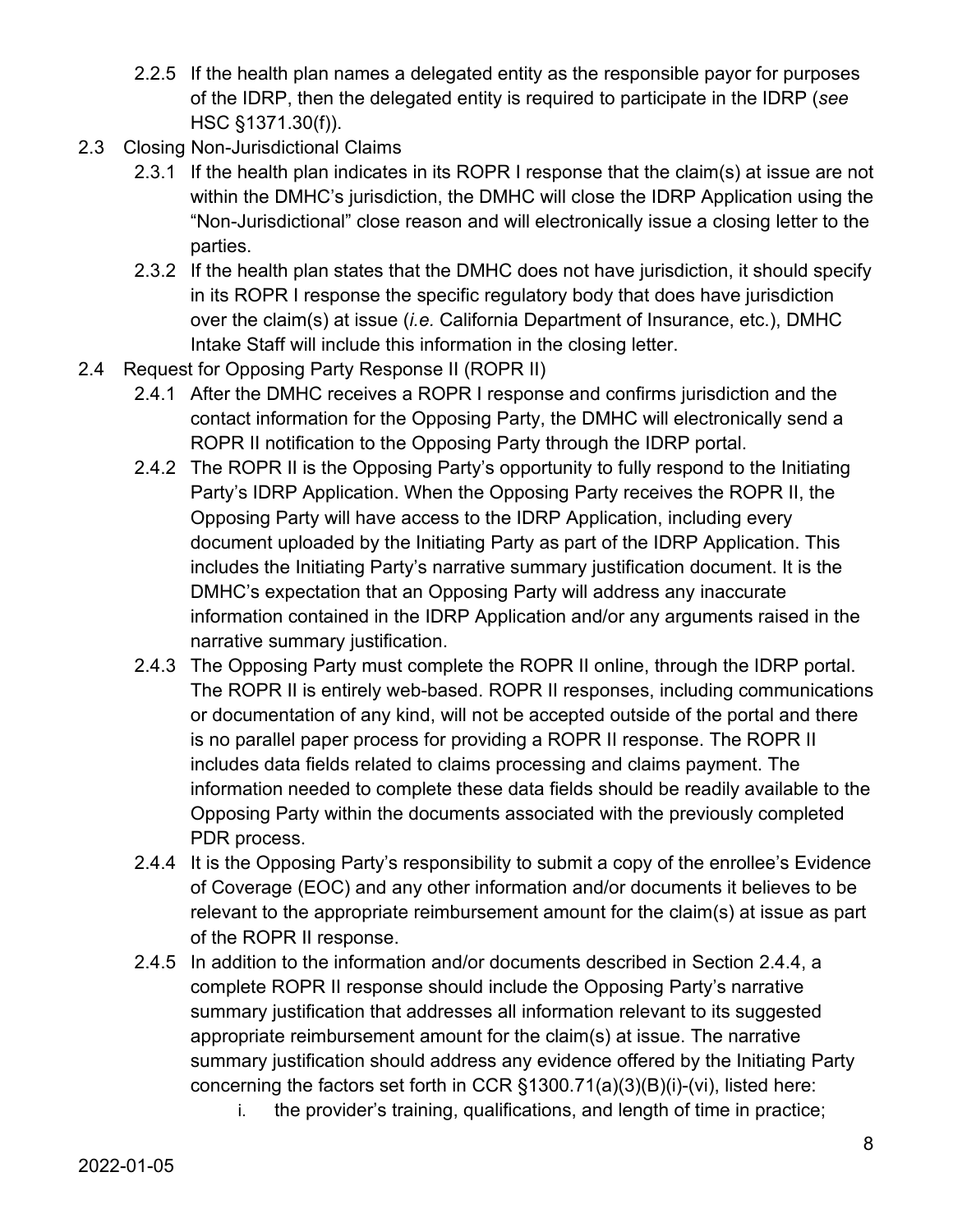- ii. the nature of the services provided;
- iii. the fees usually charged by the provider;
- iv. prevailing provider rates charged in the general geographic area in which the services were rendered;
- v. other aspects of the economics of the medical provider's practice that are relevant; and
- vi. any unusual circumstances in the case.
- 2.4.6 The Opposing Party's narrative summary justification should be well-organized and should cite or reference supporting documentation and evidence where applicable. All cited or referenced materials should be uploaded with the ROPR II response.
- 2.4.7 The DMHC will not impose a page-limit on the Opposing Party's narrative summary justification.
- 2.4.8 The independent organization conducting the IDRP will consider solely the information and documents timely submitted through the IDRP portal by the parties to the dispute when rendering a decision. Therefore, it is the IDRP participant's responsibility to include all documents and information relevant to its suggested appropriate reimbursement amount with the ROPR II response.
- 2.4.9 The DMHC will not impose a page limit on the supporting documents submitted with the ROPR II response.
- 2.5 Failure to Respond to ROPR I or ROPR II
	- 2.5.1 If a health plan fails to timely respond to ROPR I, the DMHC's Provider Complaint Unit will refer the matter to the DMHC's Office of Enforcement for the possible imposition of administrative or civil penalties (Enforcement Action).
	- 2.5.2 If an Opposing Party fails to timely respond to ROPR II, the case will proceed to the independent organization to commence billing. If both the Initiating Party and Opposing Party remit IDRP review fees, the independent organization will consider only the information and documents timely submitted through the IDRP portal by the Initiating Party when reaching an IDRP decision.
	- 2.5.3 If an Opposing Party fails to timely respond to ROPR II, the case will proceed to the independent organization. If the Initiating Party remits its share of the IDRP review fee, but the Opposing Party does not, the independent organization will issue a Default Decision awarding the Initiating Party its full requested reimbursement amount.
	- 2.5.4 If a delegated entity fails to respond to any communications from the DMHC during the IDRP, the health plan that has delegated payment function to that delegated entity may be subject to an Enforcement Action.

# **3 PROCESSING**

- 3.1 IDRP Application and ROPR II Review
	- 3.1.1 The DMHC will conduct a first-look review of the complete IDRP Application and ROPR II response to determine whether any uploaded documents are illegible, missing pages, or contain inapplicable protected health information, and cannot be sent to the independent organization conducting the IDRP.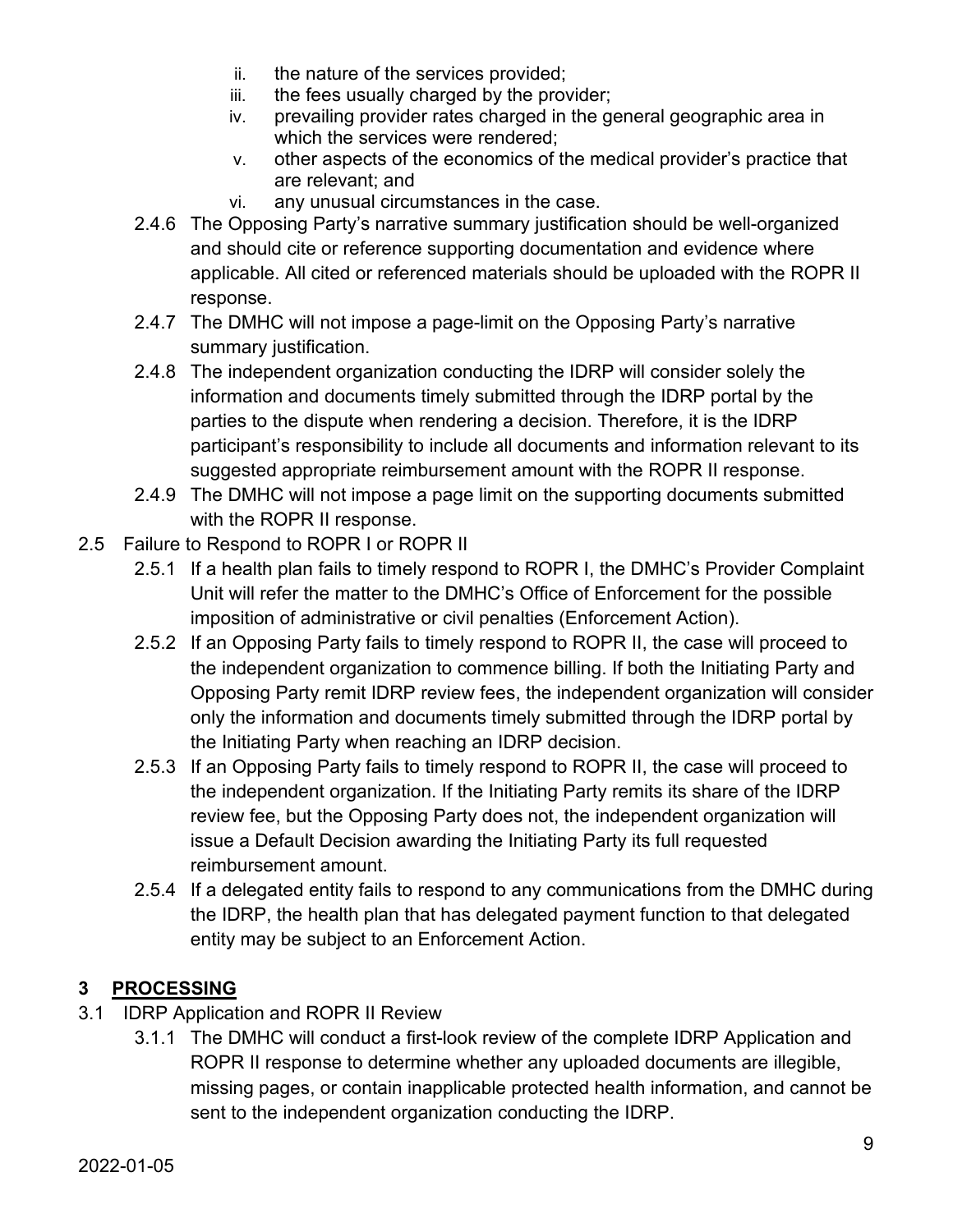- 3.1.2 If the DMHC determines that certain documents need to be redacted or reuploaded due to illegibility or other technical errors, the DMHC will contact the appropriate party to the IDRP to resolve the issue electronically through the IDRP portal using a Request for Information (RFI) communication.
- 3.1.3 If a party does not timely respond to the RFI communication, any affected document(s) will undergo review by the DMHC and independent organization in its present condition.
- 3.1.4 Once the DMHC has resolved any technical issues with the IDRP Application and ROPR II response, the DMHC will begin evaluating the case to determine whether it qualifies for the IDRP.
- 3.2 Qualifying a Case for the IDRP
	- 3.2.1 It is the DMHC's responsibility to qualify cases for the IDRP prior to billing and review by the independent organization conducting the IDRP.
	- 3.2.2 The DMHC must confirm the following information in a case before qualifying the case for the IDRP:
		- All claims in the case must be for services rendered on or after July 1, 2017.
		- All claims in the case must be for non-emergency services. If there is an unresolved dispute as to whether the health care services at issue are non-emergent, the claim(s) do not qualify for the IDRP.
		- All claims in the case must be for covered services provided at a contracting health facility, or provided as a result of covered services at a contracting health facility by a noncontracting individual health professional.
		- If the case contains bundled claims, all claims in the case must be for the same or similar services
		- All claims in the case must be accompanied by valid proof of completed PDR with either the health plan or the applicable delegated entity (see HSC §1371.30(a)(2)). Valid proof of completed PDR is a final PDR determination letter. The only exception to this requirement is in circumstances where a provider attempted PDR, but did not receive an acknowledgment letter or determination letter from the payor and at least 45 business days have passed since the date of receipt<sup>[8](#page-9-0)</sup> of the provider dispute. In this limited circumstance, dated proof of the provider's PDR attempt is valid proof of PDR. In accordance with CCR §1300.71.38(d)(2), the 45 business day period shall be extended in situations where a provider dispute is returned and must be amended.
		- All claims in the case must be submitted to the IDRP within 365-days from the final PDR date of determination.<sup>[9](#page-9-1)</sup> If the provider attempted PDR, but the payor was non-responsive, the 365-day limit will run after 45

<span id="page-9-0"></span> $8$  "Date of receipt" is defined at CCR  $$1300.71.38(a)(3)$ .

<span id="page-9-1"></span> $9$  "Date of Determination" is defined at CCR  $\S$ 1300.71.38(a)(4).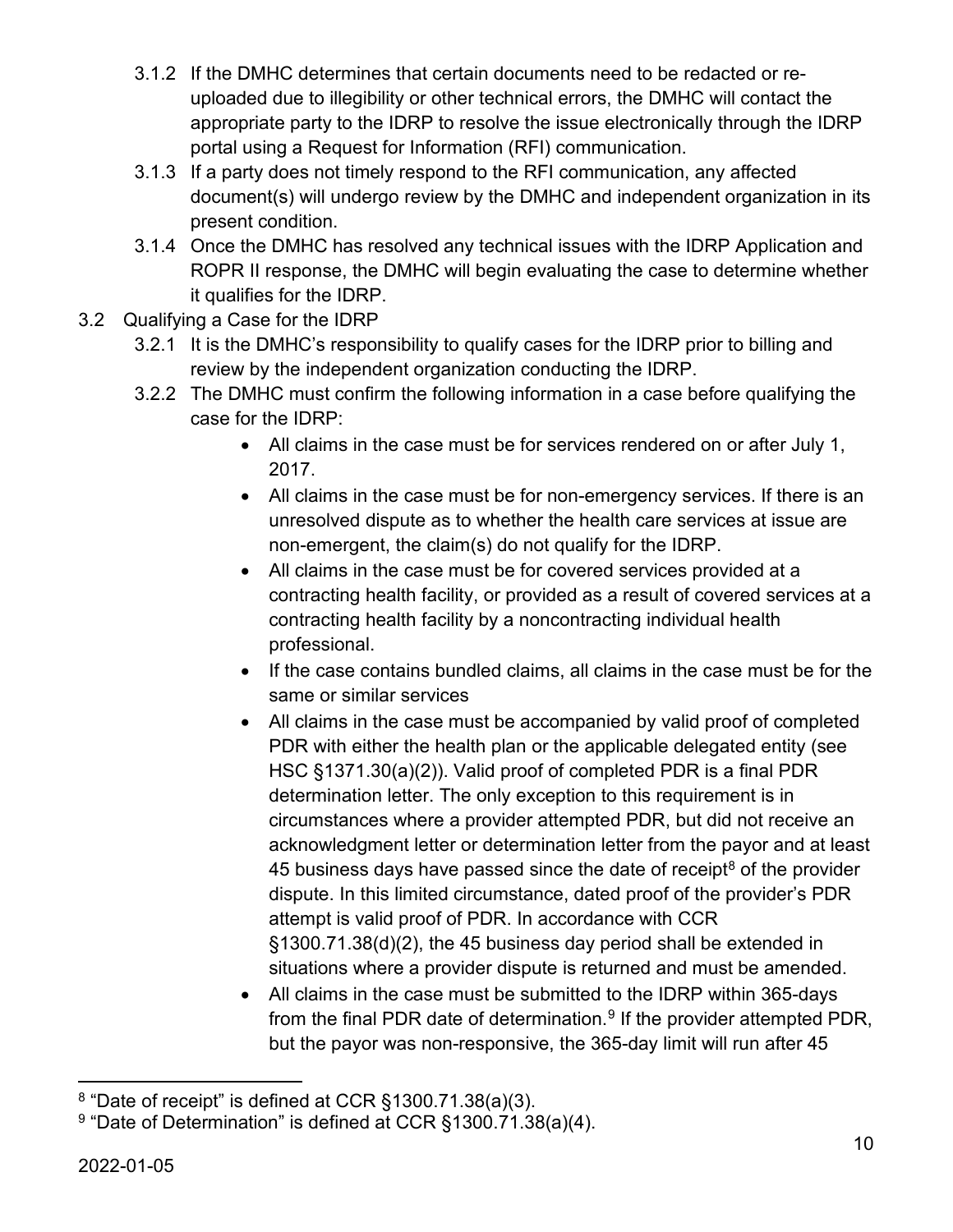business days have passed since the date of receipt of the provider dispute.[10](#page-10-0) In the event that a claim is submitted to the IDRP, but disqualified due to a curable defect in the IDRP Application, the time during which the initial IDRP Application was pending with the DMHC is not included in the 365-day limit.

- The noncontracting individual health professional cannot be a dentist, licensed pursuant to the Dental Practice Act (Chapter 4 (commencing with Section 1600) of Division 2 of the Business and Professions Code).
- The health plan cannot be a Medi-Cal managed health care service plan or any other entity that enters into a contract with the State Department of Health Care Services pursuant to Chapter 7 (commencing with Section 14000), Chapter 8 (commencing with Section 14200), and Chapter 8.75 (commencing with Section 14591) of Part 3 of Division 9 of the Welfare and Institutions Code.
- 3.2.3 If a case qualifies for the IDRP, the DMHC will draft a qualification memorandum (in a format to be determined by DMHC) for the independent organization conducting the IDRP.
- 3.2.4 The qualification memorandum will ask the independent organization conducting the IDRP to respond to the same question in every case: Based on all relevant information submitted by the parties, what is the appropriate reimbursement amount for each CPT and/or HCPCS code billed by the provider?
- 3.2.5 If an Initiating Party indicates in its Application, or an Opposing Party indicates in its ROPR II response, that a dispute exists as to whether the claims at issue are properly coded (i.e. upcoding, downcoding, etc.), the qualification memorandum will include an additional question: Based on all relevant information submitted by the parties, are the claims at issue appropriately coded for the purpose of calculating the reimbursement amount, and if the claims are not properly coded, what is the appropriate reimbursement amount for each of the claims, as appropriately coded? When a qualification memorandum contains this additional question, the parties will be charged the higher "Standard rate including coding review" rate as stated in Section 4.2.5, below.
- 3.2.6 The qualification memorandum will be electronically sent to the independent organization to commence billing and resolution.
- 3.3 Disqualifying a Case for the IDRP
	- 3.3.1 If a case is not qualified for the IDRP, the DMHC will draft a disqualification memorandum (in a format to be determined by DMHC) that provides a detailed explanation as to why the case is not qualified and which documents and/or other information the DMHC relied on in reaching its conclusion.
	- 3.3.2 The DMHC will electronically send the applicable closing letter to both parties to the IDRP through the IDRP portal. The closing letter will include the close reason.
	- 3.3.3 The DMHC will close the case in the IDRP portal.

<span id="page-10-0"></span><sup>&</sup>lt;sup>10</sup> "Date of receipt" is defined at CCR  $\S$ 1300.71.38(a)(3).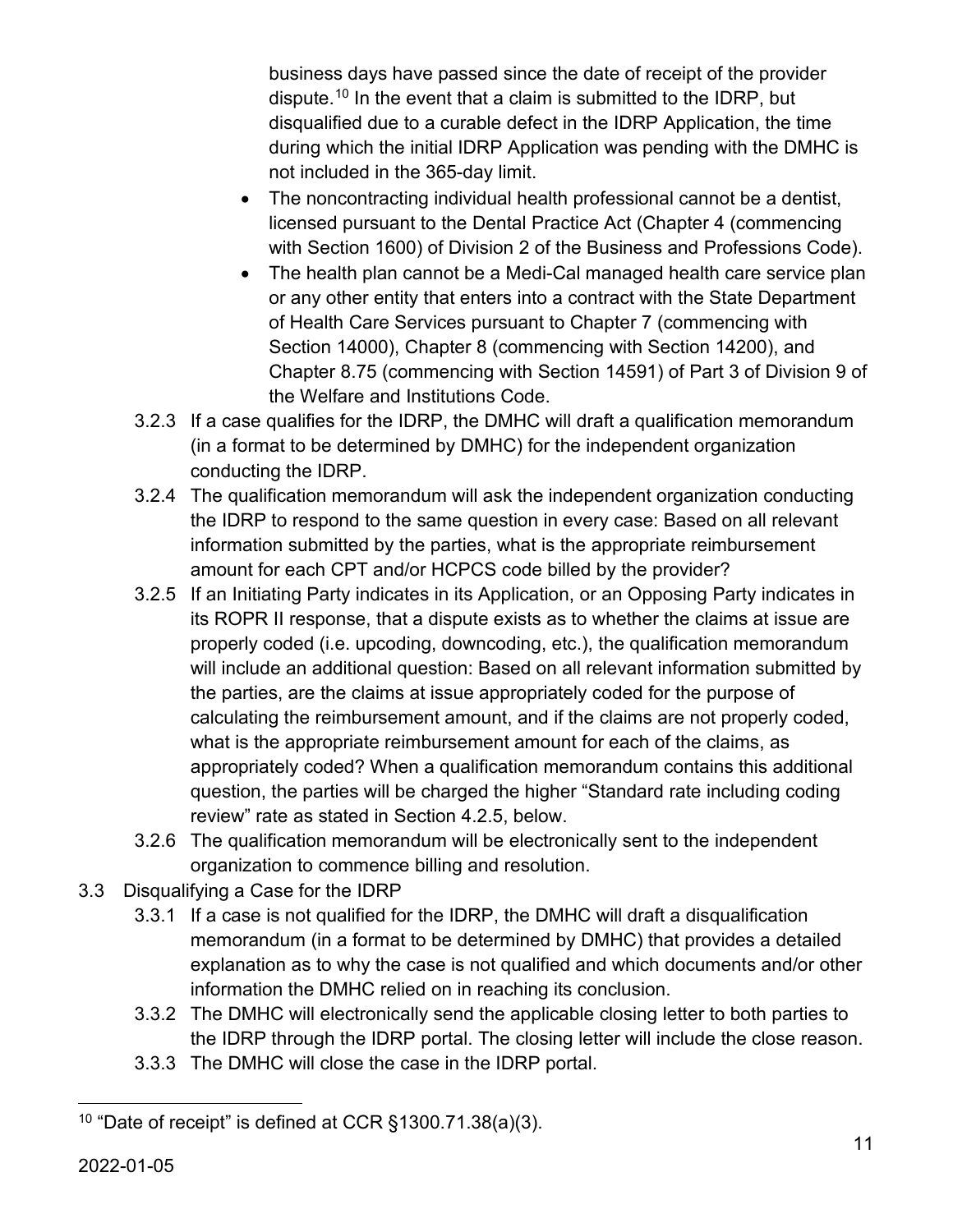## **4 RESOLUTION**

- 4.1 Independent Organization Intake
	- 4.1.1 The DMHC is contracted with an independent organization (Maximus, Inc.) that conducts IDRP proceedings. The independent organization is independent of either party to the IDRP (*see* HSC §1371.30(c)(1)).
	- 4.1.2 Upon receipt of the qualification memorandum from the DMHC, the independent organization will commence intake, billing, assignment, and review of a case.
	- 4.1.3 The independent organization will assign reviewers to each case based on relevant education, background, and medical claims payment and clinical experience.
- 4.2 Pre-Payment/Billing
	- 4.2.1 Reasonable and necessary fees for the purpose of administering the IDRP will be split equally between the parties (*see* HSC §1371.30(b)(2)).
	- 4.2.2 Payment of IDRP fees is billed and collected solely by the independent organization conducting the IDRP.
	- 4.2.3 All IDRP fees will be paid electronically through the IDRP portal.
	- 4.2.4 All IDRP fees will be collected before the independent organization commences review of the IDRP and prior to the issuance of a Decision Letter.
	- 4.2.5 IDRP fees increase based on the number of claims bundled within a case. A list of current IDRP fees is as follows:

### Standard rate (no dispute over correct coding of claims)

\$315 per review \$315 per review of 2-10 substantially similar claims \$340 per review of 11-25 substantially similar claims \$395 per review of 26-50 substantially similar claims

Standard rate including coding review

\$330 per review \$330 per review of 2-10 substantially similar claims \$355 per review of 11-25 substantially similar claims \$415 per review of 26-50 substantially similar claims

- 4.2.6 Once a case is qualified for the IDRP by the DMHC, and the independent organization collects payment from the Initiating Party, the case cannot be withdrawn and any funds remitted by the parties will not be refunded.
- 4.2.7 The Initiating Party is billed for IDRP first. After the Initiating Party timely remits its IDRP fee, the Opposing Party is billed.
- 4.2.8 If an Initiating Party fails to timely remit payment for the IDRP, the independent organization will notify the DMHC. The DMHC will close the case and electronically send a closing letter to both parties to the IDRP.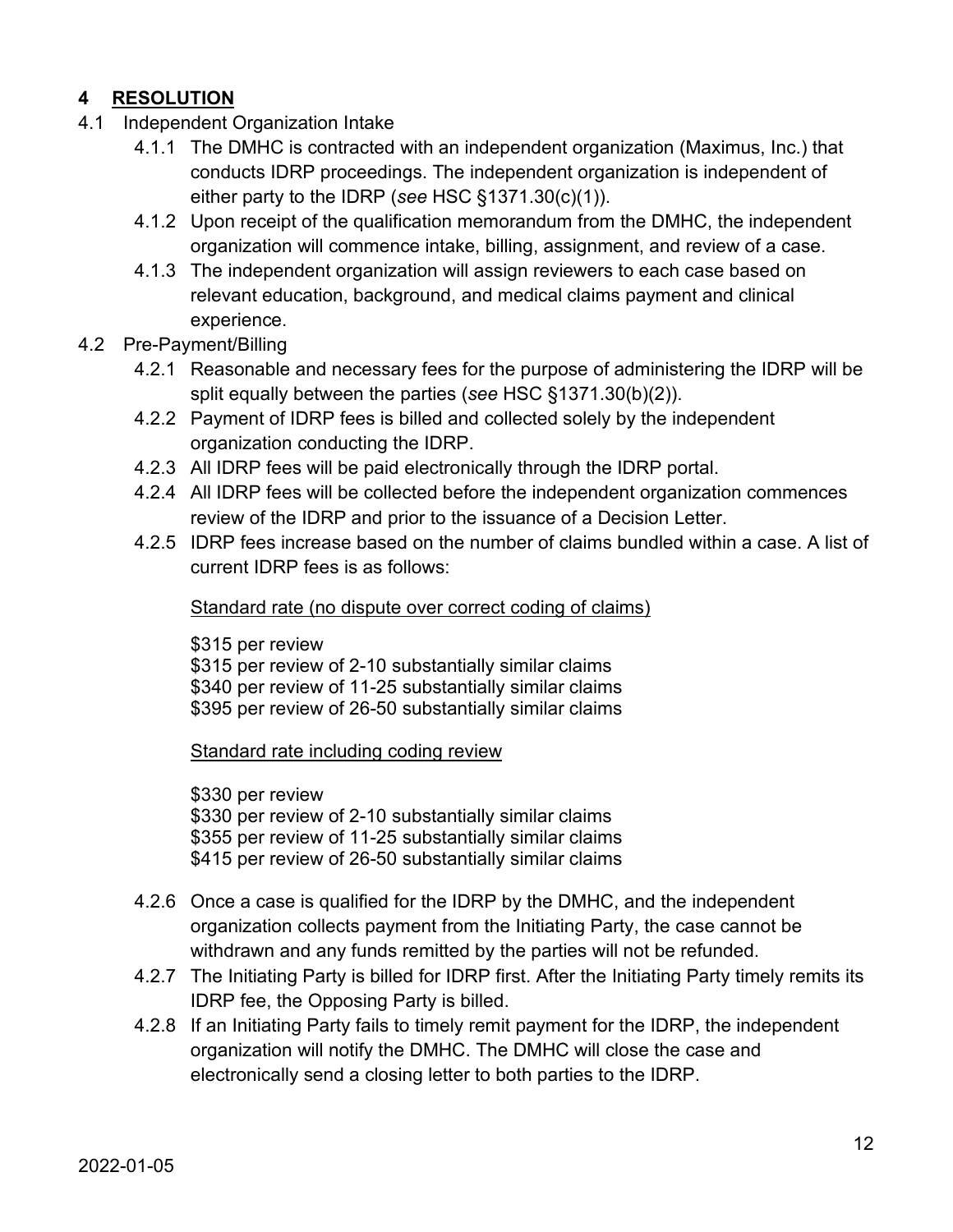- 4.2.9 If an Initiating Party timely remits its share of the IDRP review fee, but the Opposing Party does not, the independent organization will issue a Default Decision awarding the Initiating Party its full requested reimbursement amount.
- 4.3 Review Guidance
	- 4.3.1 The independent organization will have a maximum of thirty (30) calendar days following receipt of payment to complete its review of a case and provide the DMHC with an IDRP Decision Letter.
	- 4.3.2 The review organization's IDRP Decision regarding the appropriate reimbursement amount for the claim(s) at issue shall be a de novo review based on all relevant information as submitted by the parties to the IDRP (*see* HSC §1371.30(b)(5)).
	- 4.3.3 The relevant information considered by the independent organization includes, but is not limited to, information submitted by the parties regarding the factors set forth in CCR §1300.71(a)(3)(B)(i)-(vi), listed here:
		- i. the provider's training, qualifications, and length of time in practice;
		- ii. the nature of the services provided;
		- iii. the fees usually charged by the provider;
		- iv. prevailing provider rates charged in the general geographic area in which the services were rendered;
		- v. other aspects of the economics of the medical provider's practice that are relevant; and
		- vi. any unusual circumstances in the case.
	- 4.3.4 The IDRP Decision drafted by the independent organization will provide a written explanation of the appropriate reimbursement amount decision, and will include a list of appropriate reimbursement amounts by relevant CPT and/or HCPCS code. When making its decision, the independent organization will not be limited to selecting the reimbursement amounts proffered by the parties to the IDRP. That is, the arbitration shall be "true arbitration."
	- 4.3.5 The independent organization will electronically communicate all IDRP Decisions to the DMHC for final approval and distribution to the IDRP parties through the IDRP portal.
- 4.4 IDRP Decision
	- 4.4.1 IDRP Decision Letters, including IDRP Default Decision Letters, will not be distributed to the parties before final approval (to confirm application of IDRP guidelines, professional drafting, and formatting) by the DMHC.
	- 4.4.2 Once an IDRP Decision Letter (or Default Decision Letter) is approved, the DMHC will electronically send the IDRP Decision Letter and DMHC cover letter to both parties to the IDRP through the IDRP portal.
	- 4.4.3 The decision obtained through the IDRP is binding on both parties. The health plan and delegated entity, if applicable, shall implement the decision obtained through the IDRP. If dissatisfied, either party to the IDRP may pursue any right, remedy, or penalty established under any other applicable law (see HSC §1371.30(d)).
	- 4.4.4 If the decision requires a health plan or delegated entity to reprocess a claim(s) for additional reimbursement, the health plan or delegated entity shall submit proof of